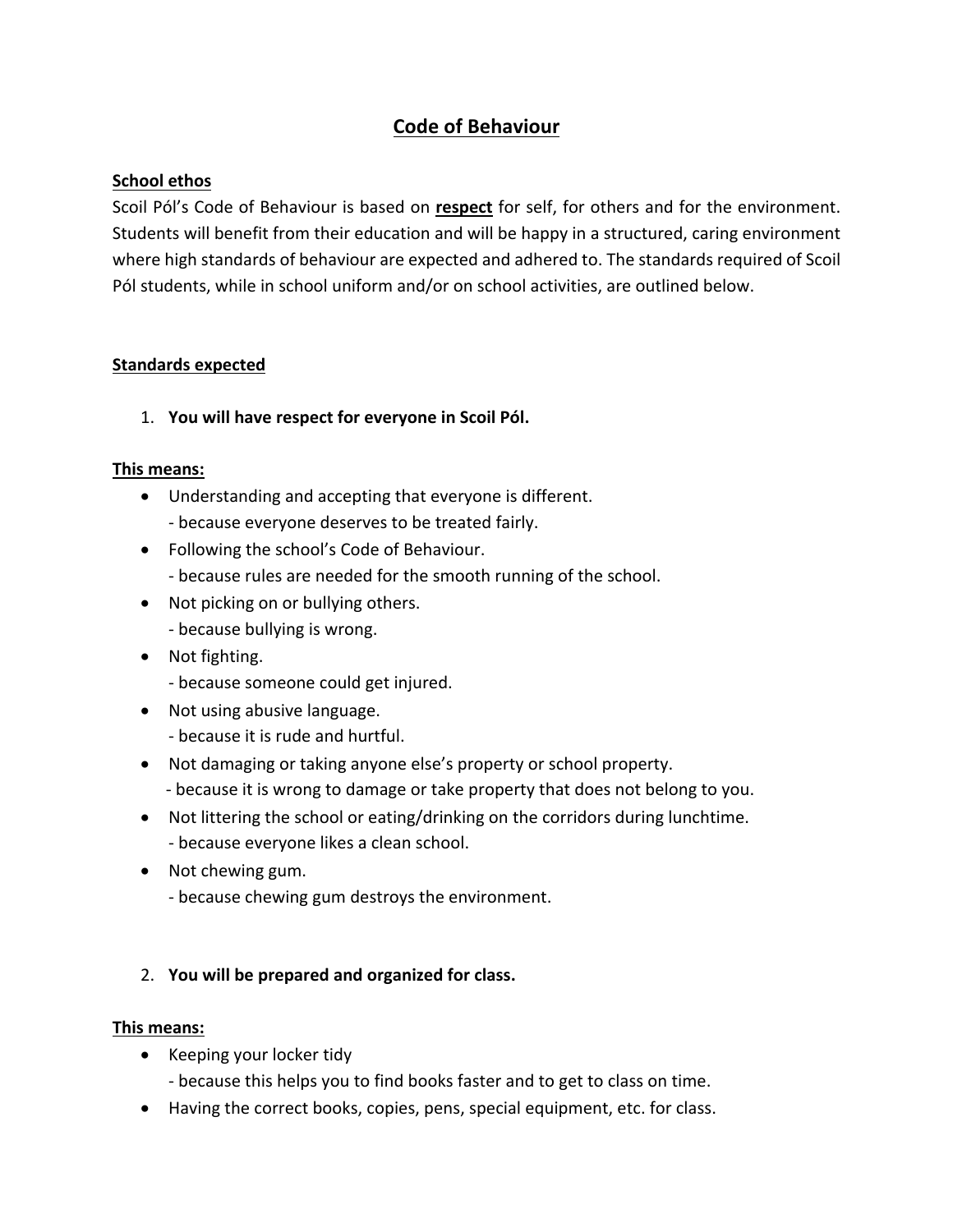- because you need the correct equipment to learn. You disturb the class and waste class time if you do not have it with you.
- Bringing your journal to class.
	- because you need to write down your homework.
- Wearing the correct school uniform.
	- because students, parents and school authorities have agreed the uniform. It shows you belong to Scoil Pól.
- Being clean, neat and tidy in appearance.
	- because good personal hygiene is important.
- Adhering to personal presentation guidelines (Appendix 1)
	- because it is important to be natural and to promote parity amongst peers
- Coming to school and class on time.
	- because you cannot make up for lost time.
	- Good time keeping is important in life.

# 3. **Learning is central to our school.**

### **This means:**

- Being prepared for class.
	- because this helps learning to take place.
- Working to the best of your ability.
	- because it is important to do the best you can.
- Being attentive in class.
	- because this helps learning.
- Not being disruptive in class.
	- because teachers have the right to teach and students have the right to learn.
- Doing homework.
	- because it is important to go over what has been done in class and to prepare for new work.
- Asking your parents/guardians to sign your journal once a week. - because parents/guardians need to know what work you are doing.
- Studying for tests.
	- because it is important to test what has been learned and to improve on what you have not learned fully.
- Taking teachers' advice to improve results.
	- because teachers know how to help students to improve.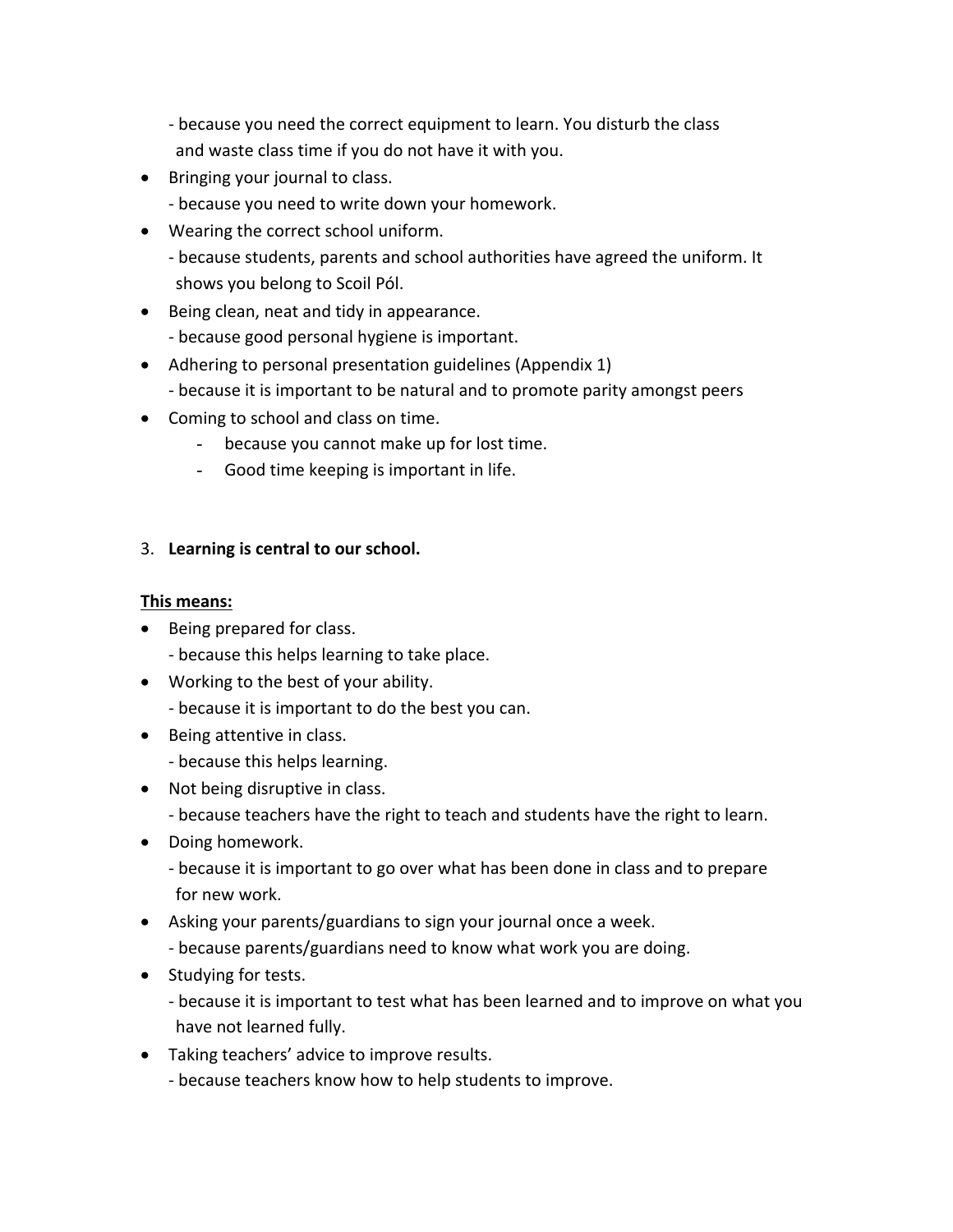# 4. **You will follow health, safety and welfare rules.**

#### **This means:**

- Following classroom rules.
	- because rules allow teaching and learning to take place.
- Following the extra rules in the specialist rooms such as in the Science labs, Art Room, Woodwork Room, P.E. class, I.T. etc.
	- because everyone must be safe in school.
- Not pushing or shoving.
	- because pushing or shoving can cause accidents.
- Not running on the corridor.
	- to make sure that everyone is safe.
- Being in school every day.
	- because if you are absent you miss out on learning.
- Ensure parent(s)/guardian(s) inform the school if you are not present and give reason. - to explain why you were absent. (Absences of 20 days or more must be reported to the National Educational Welfare Board.)
- Signing the Late Roll if late for school.
	- because you will be marked absent if you do not sign the Late Roll. In the case of emergency (fire etc.) the school must account for all students.
- Staying within school boundaries during the school day. - because the school is responsible for you.
- Being signed out by a parent/guardian/adult appointee if leaving school. - because the school must know where you are.
- Not wearing piercings or plastic substitutes other than one small stud earring per earlobe. - because it is unsafe to wear piercings or plastic substitutes in school.
- Not being in possession of or using cigarettes/e-cigarettes, alcohol, drugs or dangerous items while on the school premises or engaging in school activities.
	- because it is illegal to do so.
- Switching off and keeping mobile phones/ wearable electronic communication devices out of sight during school hours. This includes break and lunch times.
	- because mobile phones interfere with teaching and learning. If a student uses a mobile phone the phone will be confiscated, parents/guardians will be informed and the phone will be returned to a parent/guardian/adult appointee.
- Not recording or taking photos of any person in the school without permission. - because it is illegal to do so. Any student who uses their phone/ camera/ electronic device in an illegal way may be reported to the Gardaí.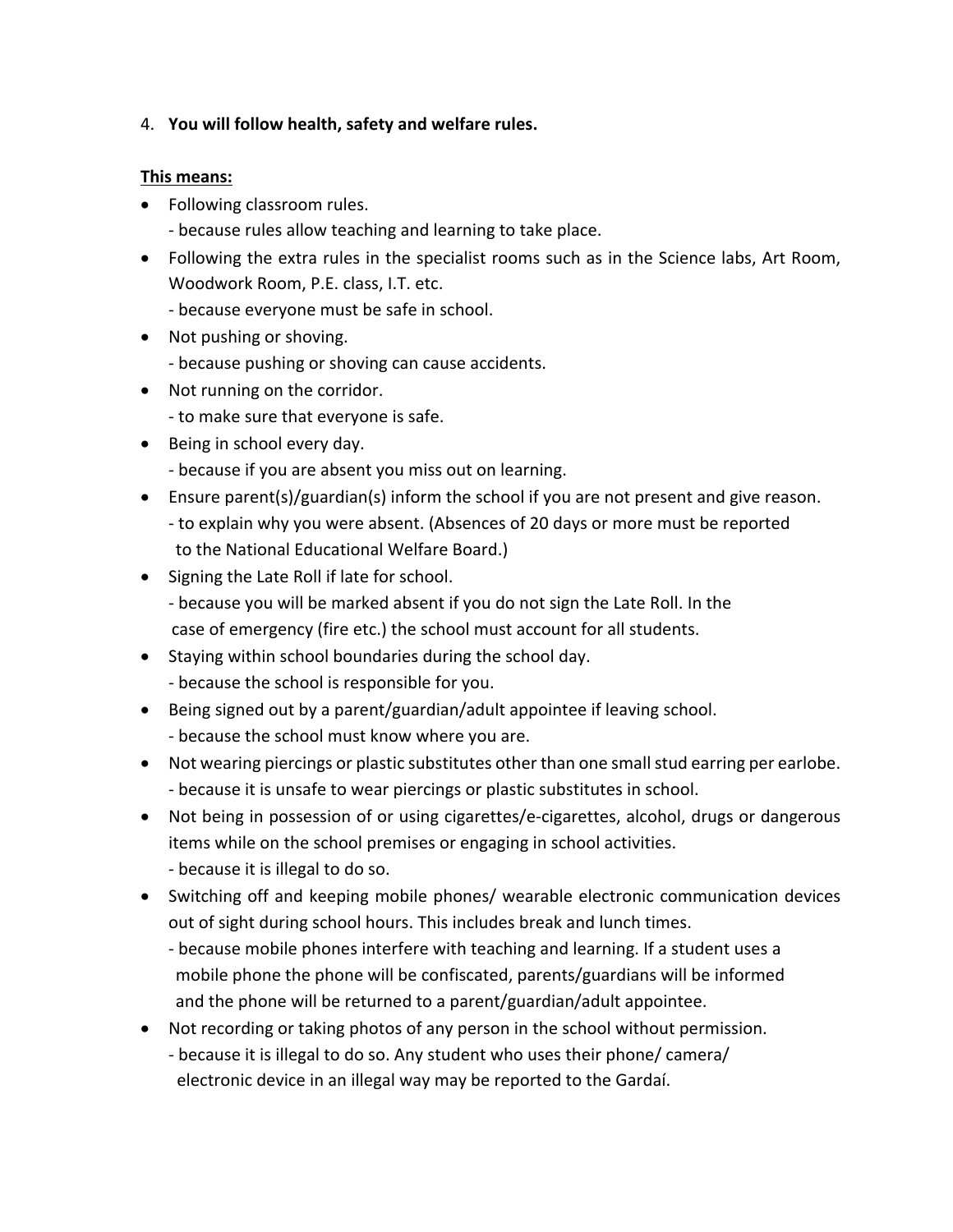- Not using an electronic device without permission. - because they interfere with teaching and learning.
- Following Scoil Pól COVID 19 Response plan and DES/HSE guidelines
	- because not to do so puts everyone at risk of contracting COVID 19 (See Appendix 2)

### **Positive behaviour**

Positive behaviour will be rewarded.

Students will receive positive feedback through -

Verbal praise

Written note(s) in journal

Assembly

Intercom announcements

Notice boards

Newsletter

Participation in a "reward" class.

Awards' structure etc.

Participation in reward trips.

Note: Any student who has

• one suspension

or

- one Behaviour Correction Card and a deferred suspension or
- 2 Behaviour Correction Cards

 will not be permitted to travel on any reward trip. Any loss of deposits etc will be borne by parents/guardians.

# **Unacceptable behaviour**

In cases of unacceptable behaviour a sanction will be given to students. The purpose of a reprimand /sanction is to bring about a change in behaviour by

- Helping students to learn that their behaviour is unacceptable.
- Helping them to see the effect that their actions and behaviour has on others
- Helping students to understand that they have choices about their behaviour and that all choices have consequences
- Helping them to learn to take responsibility for their behaviour.
- Helping them to improve their behaviour.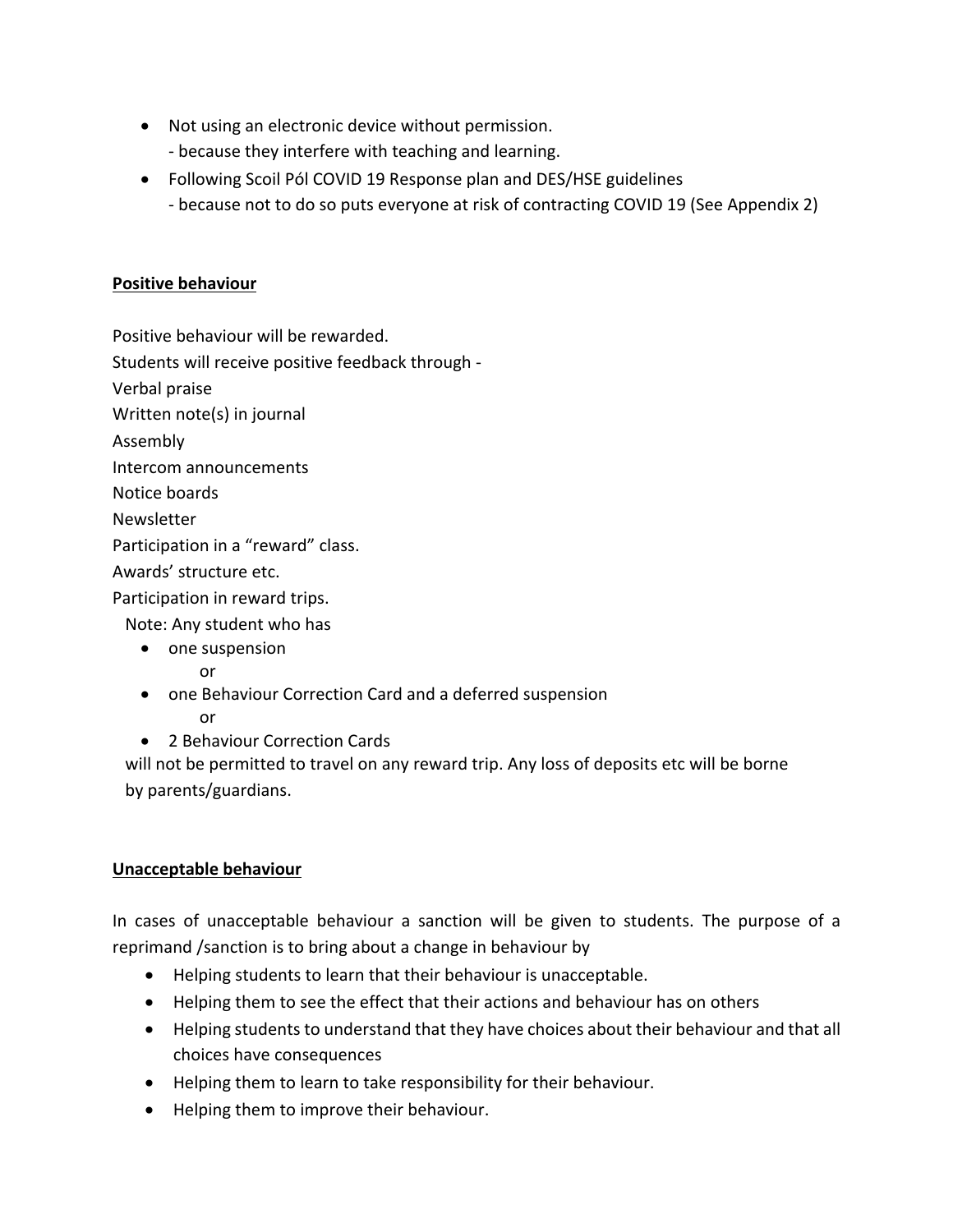The subject teacher is responsible for classroom management. Unacceptable behaviour may be corrected/sanctioned by the subject teacher or progress through the referral system as follows:

Subject teacher Verbal reprimand. Verbal warning. Changing seating arrangement. Written note in journal. Phone contact with parent Setting extra work in the subject. Detaining a student for a short period at break or lunch time etc. Referral to Pastoral Care teacher This list is not exhaustive.

Pastoral Care Meeting with Pastoral Care teacher(s). Mentoring card. Contract of behaviour. Referral to Year Head.

Year Head Behaviour Correction Card. Withdrawal of privileges. Monitoring card. Referral to Principal/Deputy Principal

Principal/Deputy Principal Referral to outside agencies including the HSE, Gardaí etc. Suspension (See Policy on Suspension and Expulsion) Referral to Board of Management (See Policy on Suspension and Expulsion).

Serious breaches of the Code of Behaviour will be brought to the immediate attention of the Year Head/Deputy Principal/Principal as appropriate (See Policy on Suspension and Expulsion).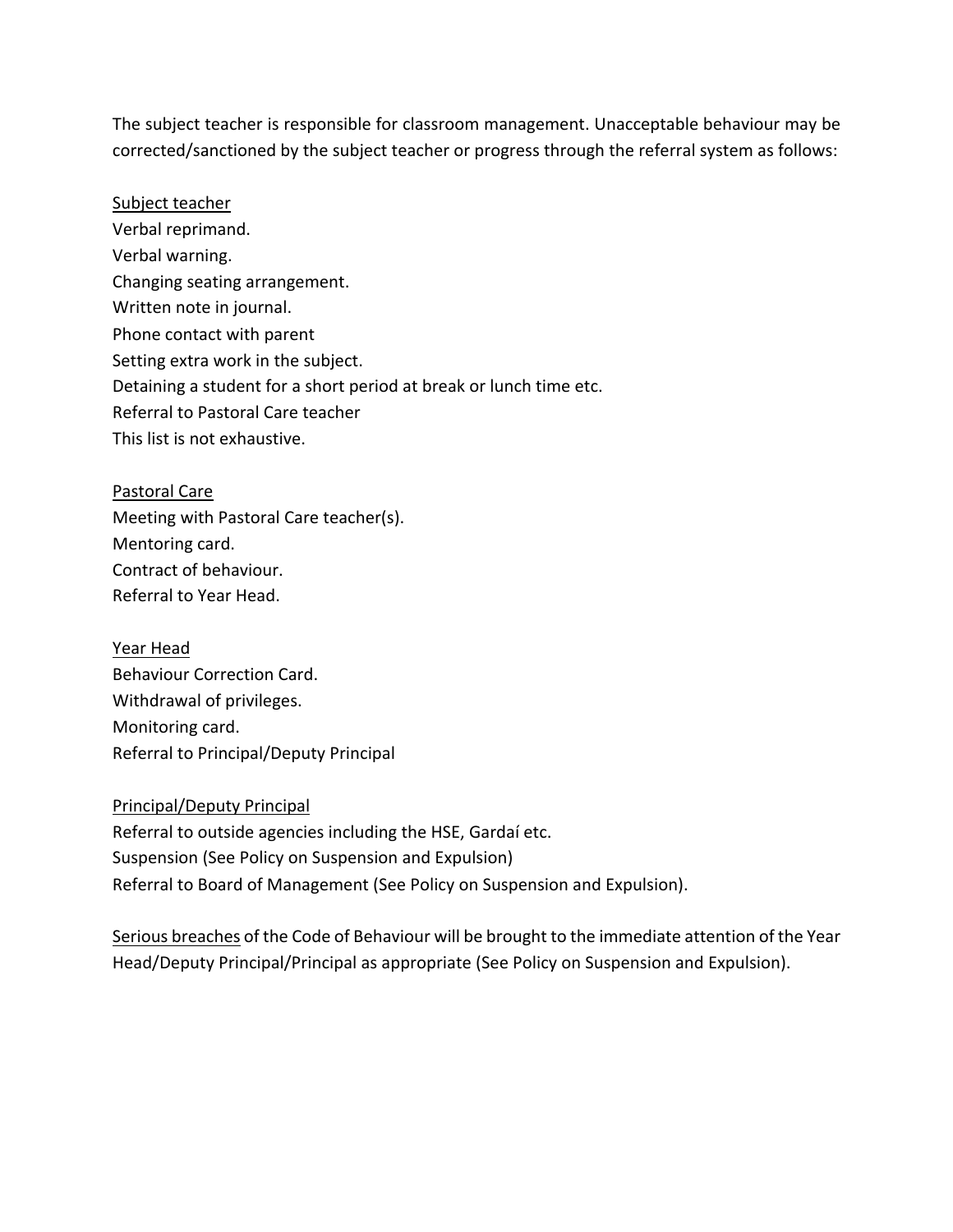# **Review and Evaluation**

This policy will be reviewed as necessary.

This policy was ratified by the Board of Management (BOM) on \_\_\_\_\_\_\_\_\_\_\_\_\_\_\_\_\_\_\_

Signed: Signed:

Chairperson of BOM Principal

Date: Date: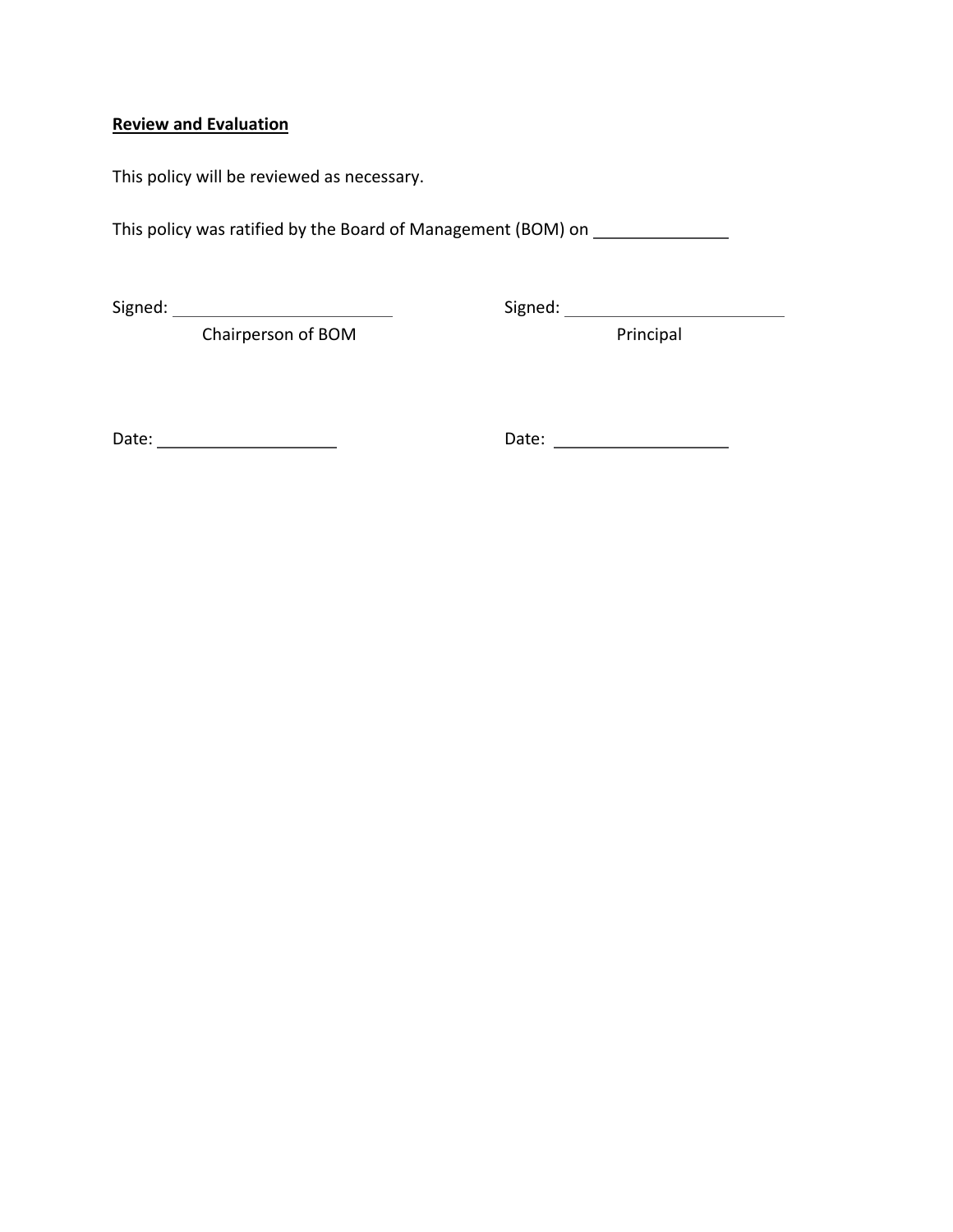## **Appendix 1**

#### **Personal Presentation Guidelines**

#### **Jewelry**

One pair of small stud earrings (one in each ear lobe), one ring, a watch, one chain eg. cross/medal or similar may be worn. Neither body piercing or body art is permitted.

#### **Hair**

Hairstyles should be neat, discrete and simple and colour within the range of natural colours. School management will be the final arbiter in what constitutes 'natural' Hair accessories should be plain and simple. Hair should be neat and tidy and worn off the face.

#### **Make-up**

Students may wear very discrete light foundation or tinted moisturizer. Fake tan is strictly forbidden. Nails are to be natural, without colour or embellishment

#### **Appearance**

Students should be neat and tidy at all times.

Students should be clean-shaven.

All uniform should be freshly washed.

Frayed cuffs, missing buttons and dropped hems should be mended.